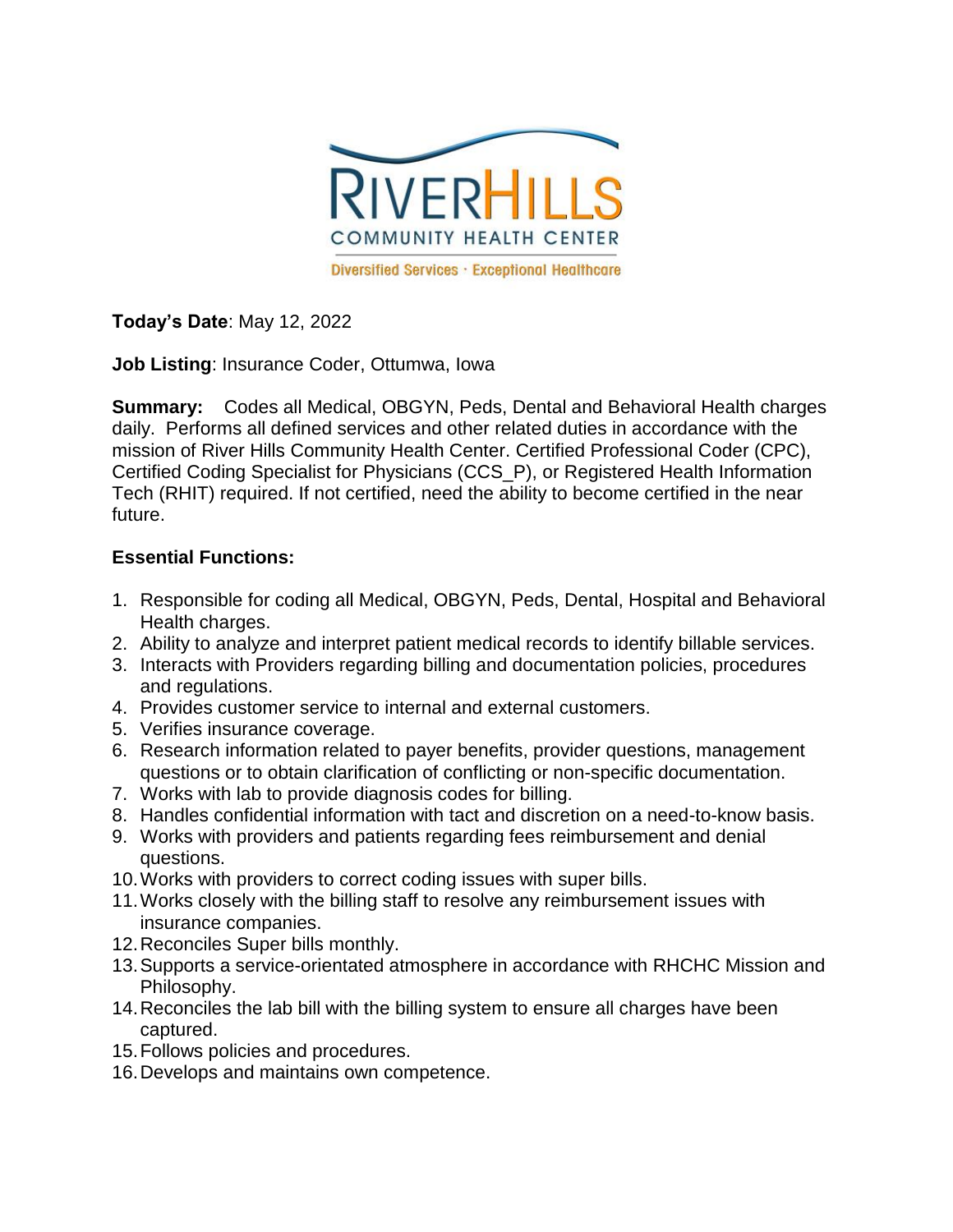- 17.Maintains a safe working environment and practices safe working habits. Accurately assigns and sequences ICD-10-CM/CPT/HCPCS codes to diagnoses and procedures.
- 18.Assures final diagnoses and procedures as documented by the provider are valid and complete.
- 19.Analyzes provider documentation to assure the appropriate Evaluation and Management (E&M) levels are assigned using the correct CPT.
- 20.Abstracts all necessary information from health records to identify secondary and comorbid conditions.
- 21.Educates clinical staff regarding appropriate coding and or medical record documentation requirements.
- 22.Audits medical records and charges to ensure compliance with coding standards.
- 23.Performs medical record audits when assigned.
- 24.Reports compliance issues pursuant to the organizational Compliance Program requirements.
- 25.Updates job knowledge by participating in educational opportunities.
- 26.Complies with Corporate Compliance Program policies and code of conduct, and all laws, rules and regulations relating to the position. Has a duty to report any suspected violations of the law or the standards of conduct to his/her immediate supervisor, the HR Director, or the Compliance Officer.

| Education                  | High school diploma.                                     |
|----------------------------|----------------------------------------------------------|
| Experience                 | Minimum of 1 year medical office experience.             |
| Cognitive skills           | Basic-language, intermediate math, intermediate          |
| (Language, Math,           | reasoning ability.                                       |
| <b>Reasoning Ability)</b>  |                                                          |
| <b>Computer skills</b>     | 10-key calculator, personal computer                     |
| Other skills               | Ability to communicate clearly. Ability to perform       |
|                            | multiple tasks with frequent interruption. Ability to be |
|                            | very detail oriented. Strong public relations/customer   |
|                            | service skills. Knowledge of medical terminology and     |
|                            | ICD-10 and CPT billing codes                             |
| Certificates &             | Certified Professional Coder (CPC), Certified Coding     |
| Licenses                   | Specialist for Physicians (CCS_P), or Registered Health  |
|                            | Information Tech (RHIT) required.                        |
| <b>Work Environment</b>    | None.                                                    |
| <b>Hazards</b>             |                                                          |
| <b>Personal Protective</b> | None.                                                    |
| <b>Equipment Required</b>  |                                                          |
| <b>Physical Demands</b>    | 1. Requires hand dexterity required for office           |
| Summary                    | machine operation, stooping and bending to files         |
|                            | and supplies, mobility to complete errands, or           |
|                            | sitting for extended periods of time.                    |
|                            |                                                          |

## **Qualifications:**